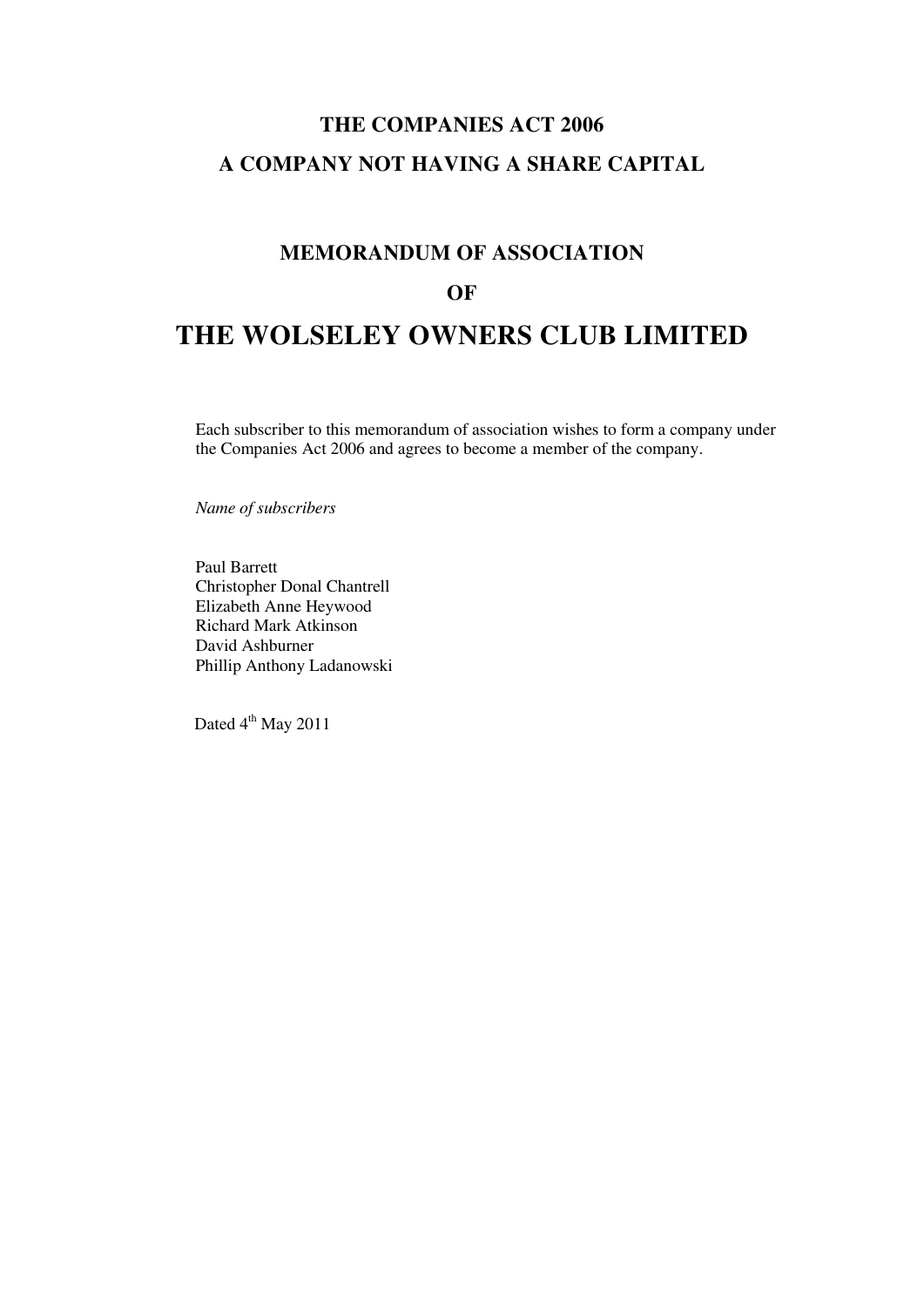# SCHEDULE 2 Regulation 3

# **ARTICLES OF ASSOCIATION**

# **FOR**

# **THE WOLSELEY OWNERS CLUB LIMITED A PRIVATE COMPANIES LIMITED BY GUARANTEE**

# INDEX TO THE ARTICLES

# PART 1

# INTERPRETATION AND LIMITATION OF LIABILITY

#### 1. Defined terms

2. Liability of members

# PART 2 **DIRECTORS**

### DIRECTORS' POWERS AND RESPONSIBILITIES

- 3. Directors' general authority
- 4. Members' reserve power
- 5. Directors may delegate
- 6. Committees

### DECISION-MAKING BY DIRECTORS

- 7. Directors to take decisions collectively
- 8. Unanimous decisions
- 9. Calling a directors' meeting
- 10. Participation in directors' meetings
- 11. Quorum for directors' meetings
- 12. Chairing of directors' meetings
- 13. Casting vote
- 14. Conflicts of interest
- 15. Records of decisions to be kept
- 16. Directors' discretion to make further rules

# APPOINTMENT OF DIRECTORS

- 17. Methods of appointing directors
- 18. Termination of director's appointment
- 19. Directors' remuneration
- 20. Directors' expenses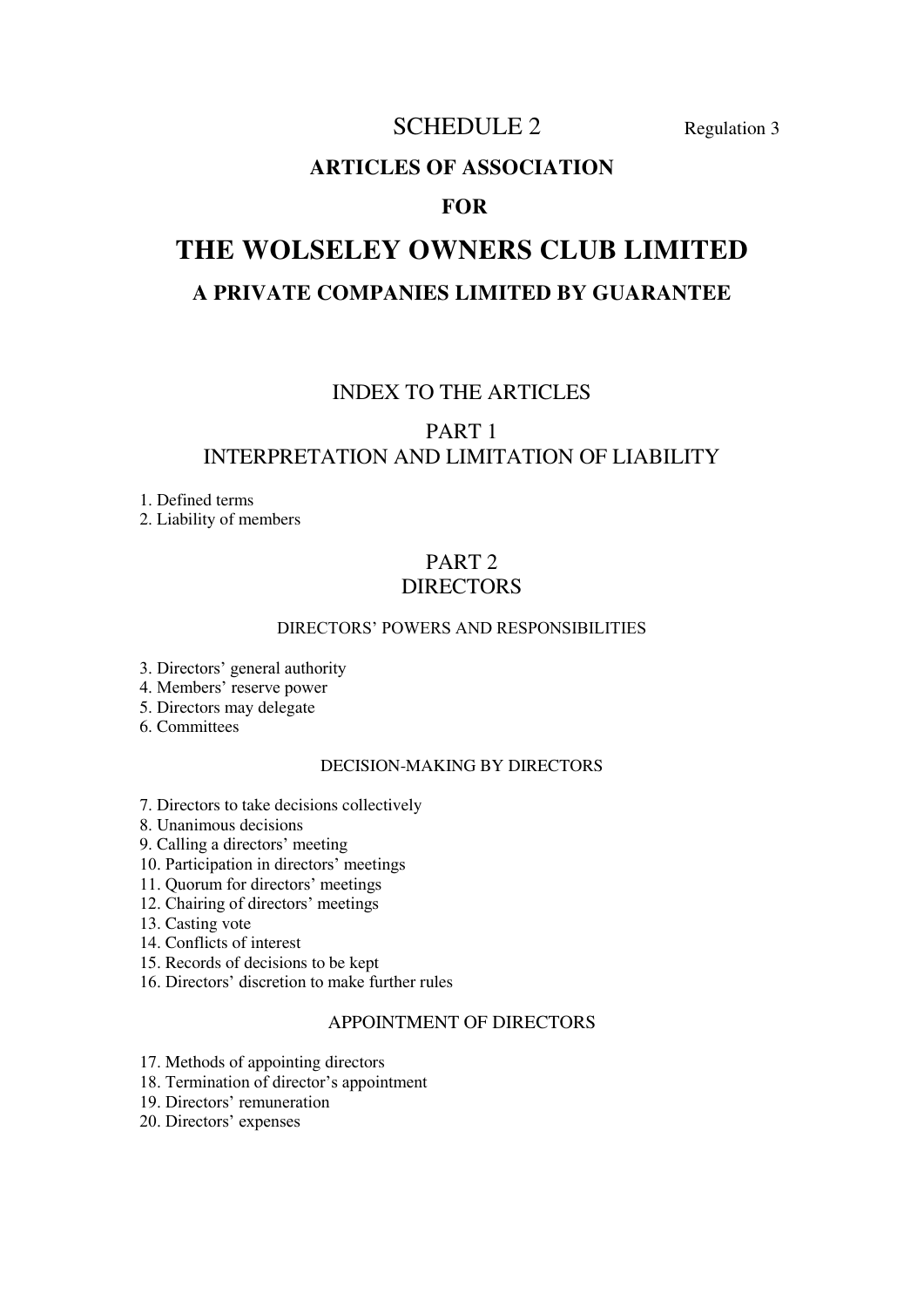# PART 3 **MEMBERS**

## BECOMING AND CEASING TO BE A MEMBER

- 21. Applications for membership
- 22. Termination of membership

### ORGANISATION OF GENERAL MEETINGS

- 23. Attendance and speaking at general meetings
- 24. Quorum for general meetings
- 25. Chairing general meetings
- 26. Attendance and speaking by directors and non-members
- 27. Adjournment

# VOTING AT GENERAL MEETINGS

- 28. Voting: general
- 29. Errors and disputes

30. Poll votes

- 31. Content of proxy notices
- 32. Delivery of proxy notices
- 33. Amendments to resolutions

# PART 4 ADMINISTRATIVE ARRANGEMENTS

34. Means of communication to be used

35. Company seals

- 36. No right to inspect accounts and other records
- 37. Provision for employees on cessation of business

# DIRECTORS' INDEMNITY AND INSURANCE

- 38. Indemnity
- 39. Insurance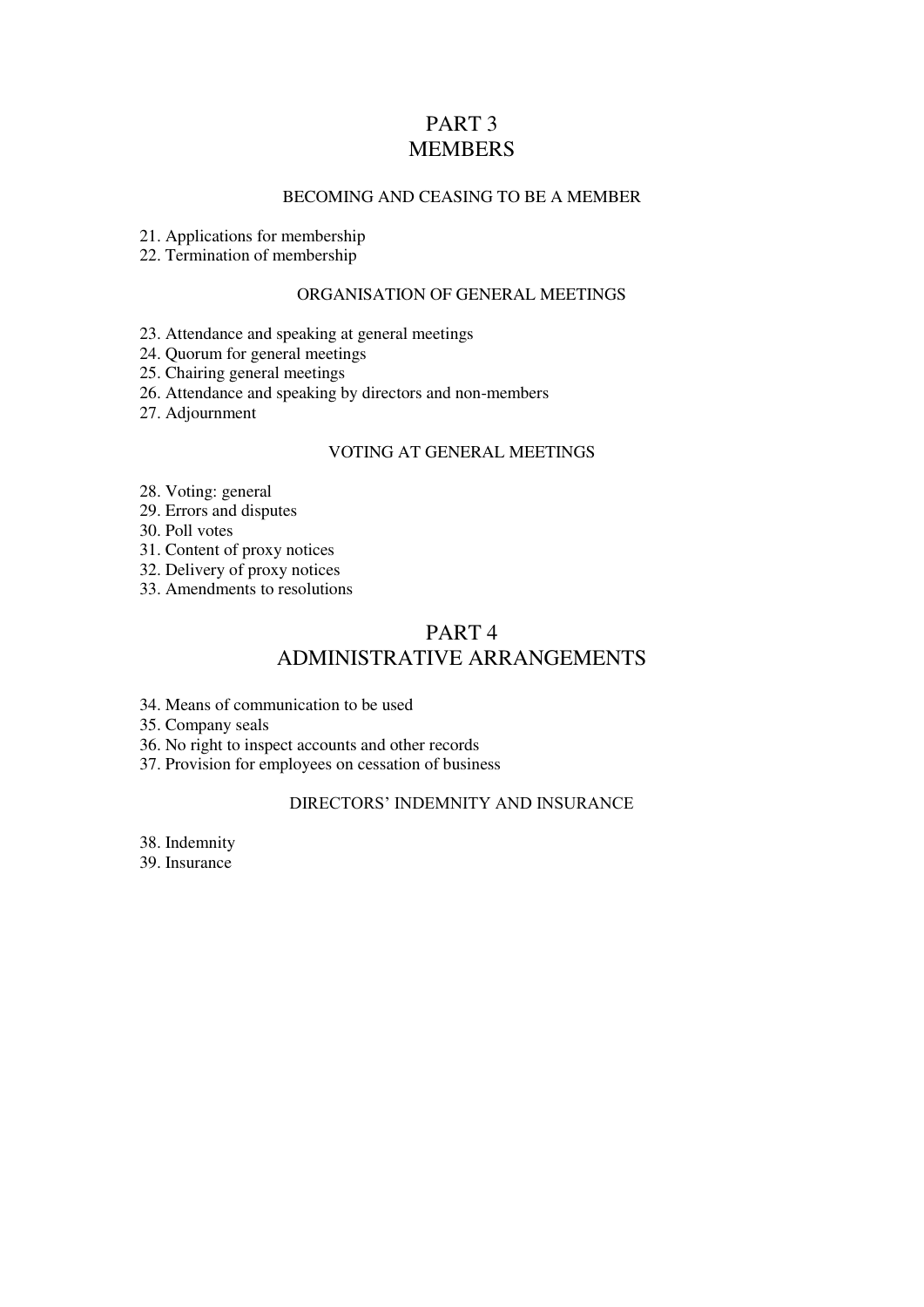# PART 1

# INTERPRETATION AND LIMITATION OF LIABILITY

### **Defined terms**

**1.** In the articles, unless the context requires otherwise—

"articles" means the company's articles of association;

"bankruptcy" includes individual insolvency proceedings in a jurisdiction other than

England and Wales or Northern Ireland which have an effect similar to that of

bankruptcy;

"chairman" has the meaning given in article 12;

"chairman of the meeting" has the meaning given in article 25;

"Companies Acts" means the Companies Acts (as defined in section 2 of the Companies

Act 2006), in so far as they apply to the company;

"director" means a director of the company, and includes any person occupying the position of director, by whatever name called;

"document" includes, unless otherwise specified, any document sent or supplied in electronic form;

"electronic form" has the meaning given in section 1168 of the Companies Act 2006;

"member" has the meaning given in section 112 of the Companies Act 2006;

"ordinary resolution" has the meaning given in section 282 of the Companies Act 2006;

"participate", in relation to a directors' meeting, has the meaning given in article 10;

"proxy notice" has the meaning given in article 31;

"special resolution" has the meaning given in section 283 of the Companies Act 2006;

"subsidiary" has the meaning given in section 1159 of the Companies Act 2006; and

"writing" means the representation or reproduction of words, symbols or other

information in a visible form by any method or combination of methods, whether sent or

supplied in electronic form or otherwise.

Unless the context otherwise requires, other words or expressions contained in these articles bear the same meaning as in the Companies Act 2006 as in force on the date when these articles become binding on the company.

### **Liability of members**

**2.** The liability of each member is limited to £1, being the amount that each member undertakes to contribute to the assets of the company in the event of its being wound up while he is a member or within one year after he ceases to be a member, for—

(a) payment of the company's debts and liabilities contracted before he ceases to be a member,

(b) payment of the costs, charges and expenses of winding up, and

(c) adjustment of the rights of the contributories among themselves.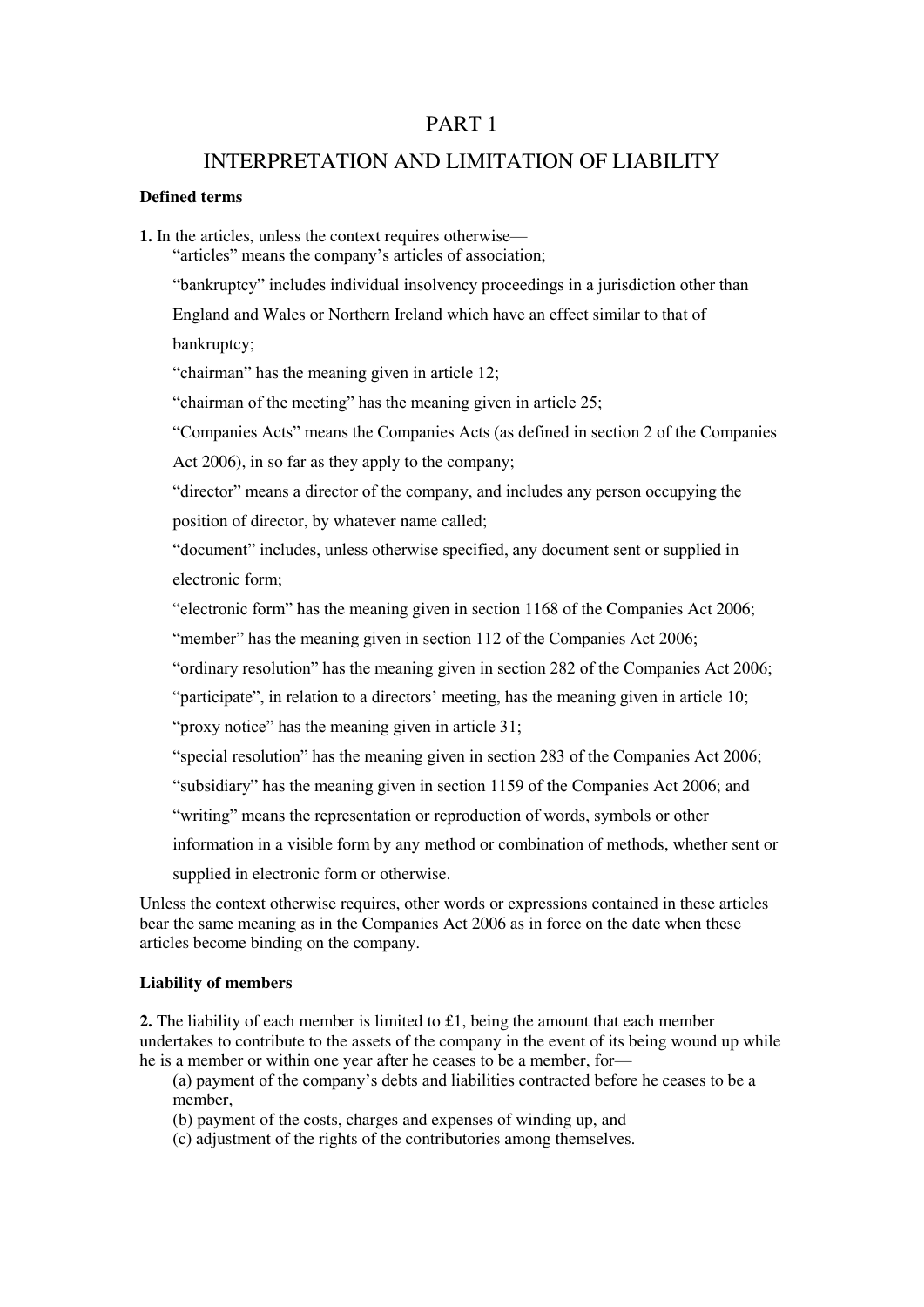# PART 2

# DIRECTORS

# DIRECTORS' POWERS AND RESPONSIBILITIES

#### **Directors' general authority**

**3.**—Subject to the articles, the directors are responsible for the management of the company's business, for which purpose they may exercise all the powers of the company.

### **Members' reserve power**

**4.**—(1) The members may, by special resolution, direct the directors to take, or refrain from taking, specified action.

(2) No such special resolution invalidates anything which the directors have done before the passing of the resolution.

#### **Directors may delegate**

**5.**—(1) Subject to the articles, the directors may delegate any of the powers which are conferred on them under the articles—

(a) to such person or committee;

(b) by such means (including by power of attorney);

- (c) to such an extent;
- (d) in relation to such matters or territories; and
- (e) on such terms and conditions;

as they think fit.

(2) If the directors so specify, any such delegation may authorise further delegation of the directors' powers by any person to whom they are delegated.

(3) The directors may revoke any delegation in whole or part, or alter its terms and conditions.

### **Committees**

**6.**—(1) Committees to which the directors delegate any of their powers must follow procedures which are based as far as they are applicable on those provisions of the articles which govern the taking of decisions by directors.

(2) The directors may make rules of procedure for all or any committees, which prevail over rules derived from the articles if they are not consistent with them.

#### DECISION-MAKING BY DIRECTORS

#### **Directors to take decisions collectively**

**7.**—(1) The general rule about decision-making by directors is that any decision of the directors must be either a majority decision at a meeting or a decision taken in accordance with article 8.

 $(2)$  If—

(a) the company only has one director, and

(b) no provision of the articles requires it to have more than one director, the general rule does not apply, and the director may take decisions without regard to any of the provisions of the articles relating to directors' decision-making.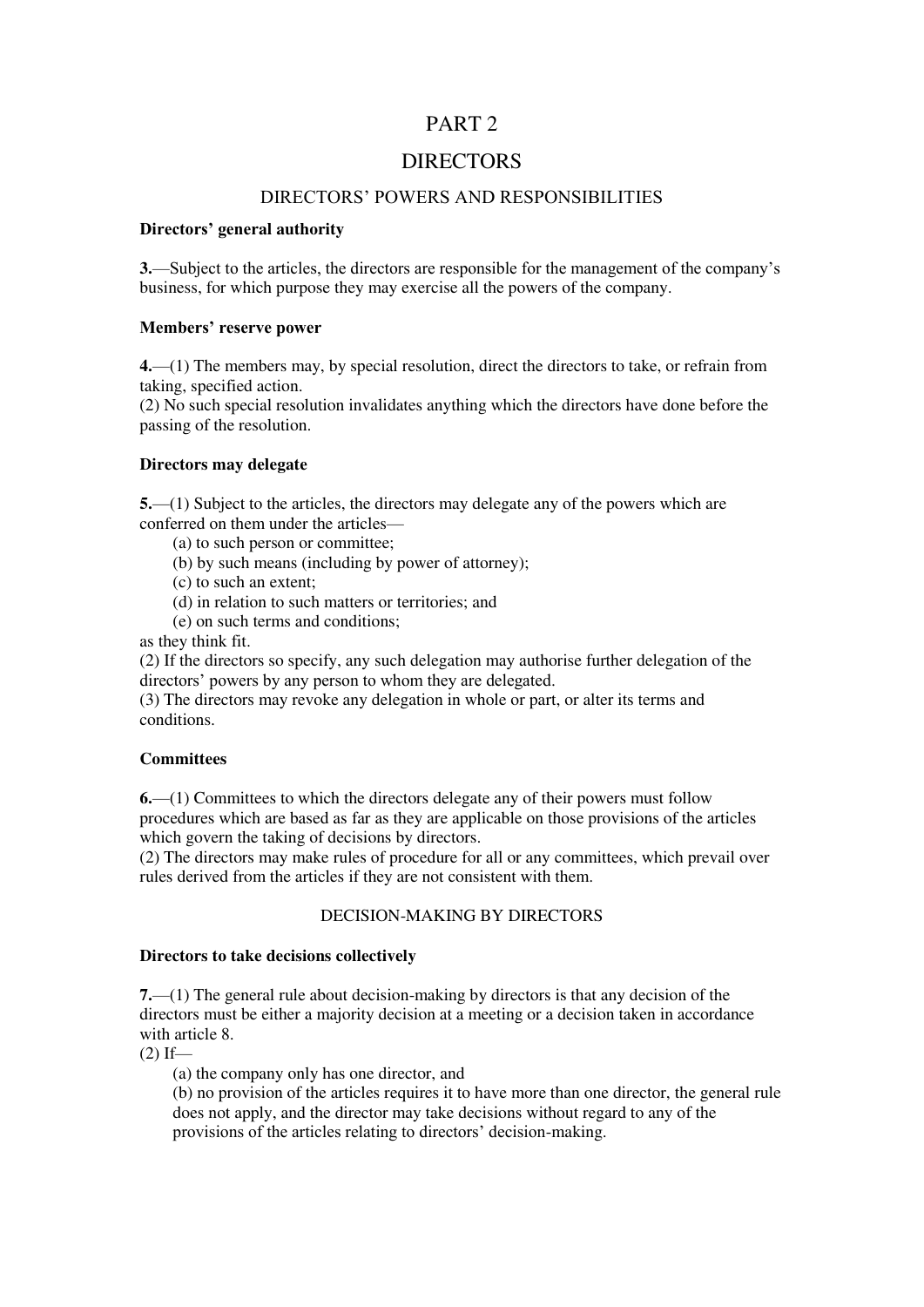### **Unanimous decisions**

**8.**—(1) A decision of the directors is taken in accordance with this article when all eligible directors indicate to each other by any means that they share a common view on a matter. (2) Such a decision may take the form of a resolution in writing, copies of which have been signed by each eligible director or to which each eligible director has otherwise indicated agreement in writing.

(3) References in this article to eligible directors are to directors who would have been entitled to vote on the matter had it been proposed as a resolution at a directors' meeting. (4) A decision may not be taken in accordance with this article if the eligible directors would not have formed a quorum at such a meeting.

# **Calling a directors' meeting**

**9.**—(1) Any director may call a directors' meeting by giving notice of the meeting to the directors or by authorising the company secretary (if any) to give such notice. (2) Notice of any directors' meeting must indicate—

(a) its proposed date and time;

(b) where it is to take place; and

(c) if it is anticipated that directors participating in the meeting will not be in the same place, how it is proposed that they should communicate with each other during the meeting.

(3) Notice of a directors' meeting must be given to each director, but need not be in writing.

(4) Notice of a directors' meeting need not be given to directors who waive their entitlement to notice of that meeting, by giving notice to that effect to the company not more than 7 days after the date on which the meeting is held. Where such notice is given after the meeting has been held, that does not affect the validity of the meeting, or of any business conducted at it.

# **Participation in directors' meetings**

**10.**—(1) Subject to the articles, directors participate in a directors' meeting, or part of a directors' meeting, when—

(a) the meeting has been called and takes place in accordance with the articles, and

(b) they can each communicate to the others any information or opinions they have on any particular item of the business of the meeting.

(2) In determining whether directors are participating in a directors' meeting, it is irrelevant where any director is or how they communicate with each other.

(3) If all the directors participating in a meeting are not in the same place, they may decide that the meeting is to be treated as taking place wherever any of them is.

# **Quorum for directors' meetings**

**11.**—(1) At a directors' meeting, unless a quorum is participating, no proposal is to be voted on, except a proposal to call another meeting.

(2) The quorum for directors' meetings may be fixed from time to time by a decision of the directors, but it must never be less than four, and unless otherwise fixed it is four.

(3) If the total number of directors for the time being is less than the quorum required, the directors must not take any decision other than a decision—

(a) to appoint further directors, or

(b) to call a general meeting so as to enable the members to appoint further directors.

# **Chairing of directors' meetings**

**12.**—(1) The directors may appoint a director to chair their meetings.

(2) The person so appointed for the time being is known as the chairman.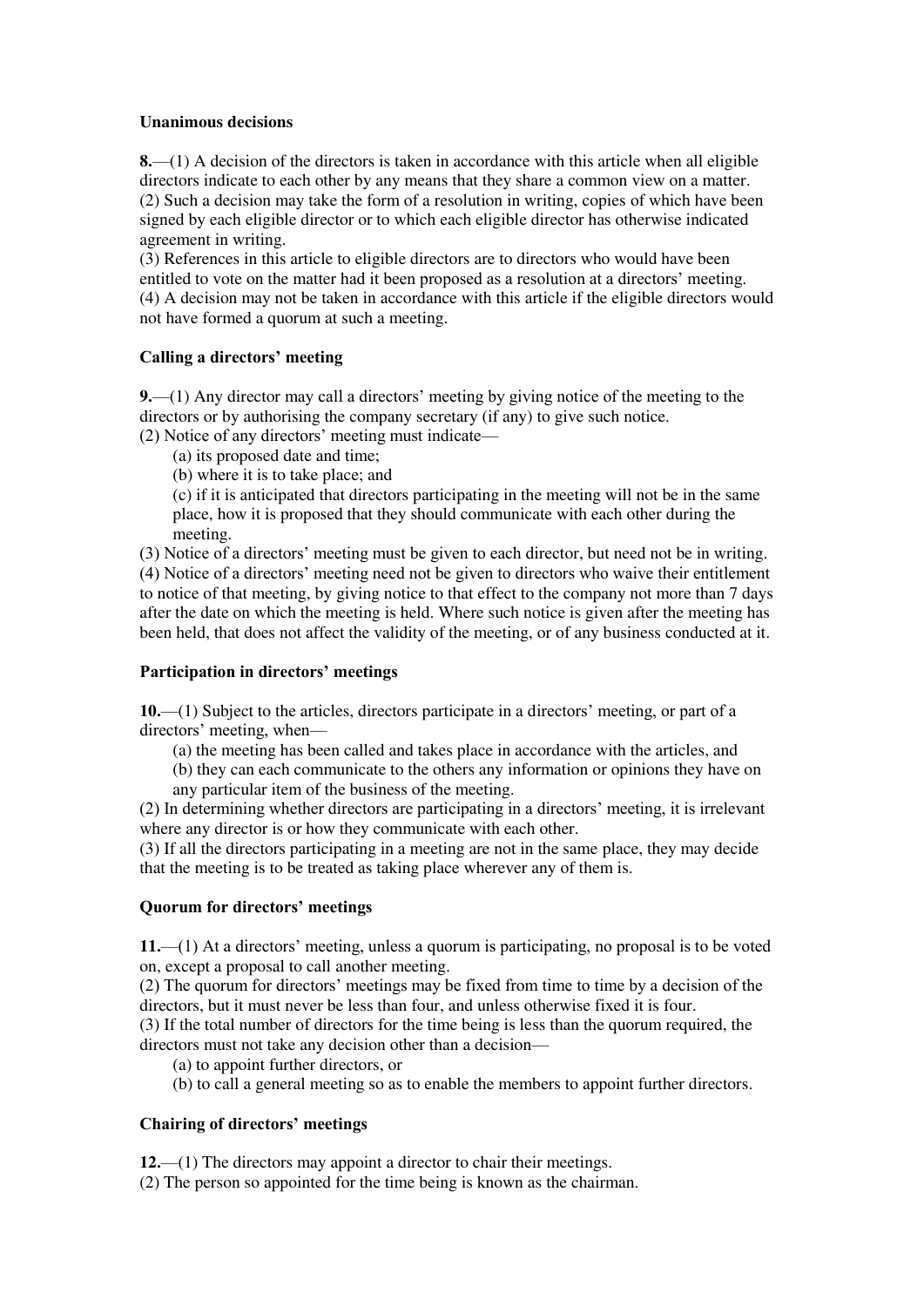(3) The directors may terminate the chairman's appointment at any time.

(4) If the chairman is not participating in a directors' meeting within ten minutes of the time at which it was to start, the participating directors must appoint one of themselves to chair it.

### **Casting vote**

**13.**—(1) If the numbers of votes for and against a proposal are equal, the chairman or other director chairing the meeting has a casting vote.

(2) But this does not apply if, in accordance with the articles, the chairman or other director is not to be counted as participating in the decision-making process for quorum or voting purposes.

## **Conflicts of interest**

**14.**—(1) If a proposed decision of the directors is concerned with an actual or proposed transaction or arrangement with the company in which a director is interested, that director is not to be counted as participating in the decision-making process for quorum or voting purposes.

(2) But if paragraph (3) applies, a director who is interested in an actual or proposed transaction or arrangement with the company is to be counted as participating in the decisionmaking process for quorum and voting purposes.

(3) This paragraph applies when—

(a) the company by ordinary resolution disapplies the provision of the articles which would otherwise prevent a director from being counted as participating in the decisionmaking process;

(b) the director's interest cannot reasonably be regarded as likely to give rise to a conflict of interest; or

(c) the director's conflict of interest arises from a permitted cause.

(4) For the purposes of this article, the following are permitted causes—

(a) a guarantee given, or to be given, by or to a director in respect of an obligation incurred by or on behalf of the company or any of its subsidiaries;

(b) subscription, or an agreement to subscribe, for securities of the company or any of its subsidiaries, or to underwrite, sub-underwrite, or guarantee subscription for any such securities; and

(c) arrangements pursuant to which benefits are made available to employees and directors or former employees and directors of the company or any of its subsidiaries which do not provide special benefits for directors or former directors.

(5) For the purposes of this article, references to proposed decisions and decision-making processes include any directors' meeting or part of a directors' meeting.

(6) Subject to paragraph (7), if a question arises at a meeting of directors or of a committee of directors as to the right of a director to participate in the meeting (or part of the meeting) for voting or quorum purposes, the question may, before the conclusion of the meeting, be referred to the chairman whose ruling in relation to any director other than the chairman is to be final and conclusive.

(7) If any question as to the right to participate in the meeting (or part of the meeting) should arise in respect of the chairman, the question is to be decided by a decision of the directors at that meeting, for which purpose the chairman is not to be counted as participating in the meeting (or that part of the meeting) for voting or quorum purposes.

### **Records of decisions to be kept**

**15.** The directors must ensure that the company keeps a record, in writing, for at least 10 years from the date of the decision recorded, of every unanimous or majority decision taken by the directors.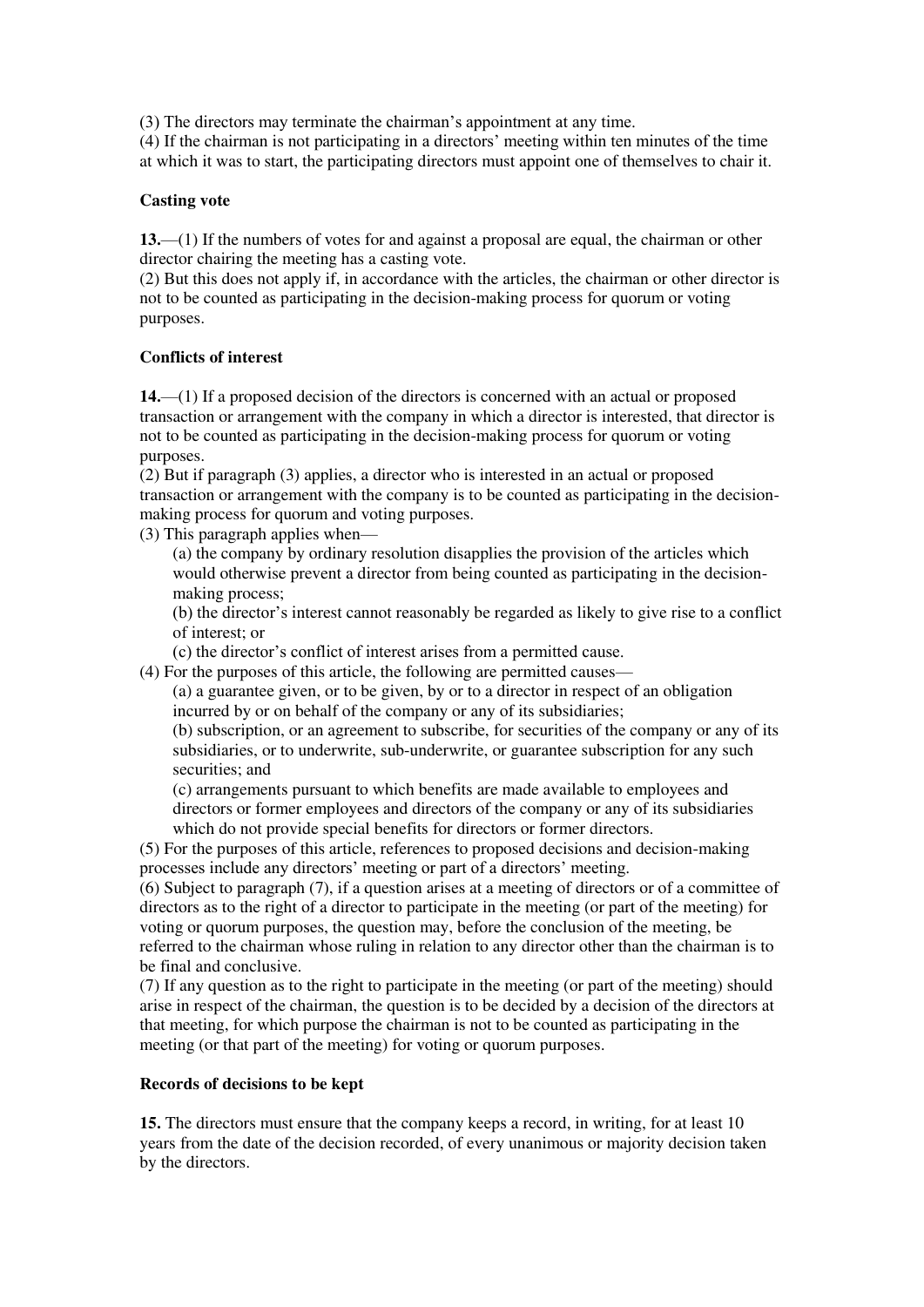#### **Directors' discretion to make further rules**

**16.** Subject to the articles, the directors may make any rule which they think fit about how they take decisions, and about how such rules are to be recorded or communicated to directors.

### APPOINTMENT OF DIRECTORS

#### **Methods of appointing directors**

**17.**—(1) Any person who is willing to act as a director, and is permitted by law to do so, may be appointed to be a director—

(a) by ordinary resolution, or

(b) by a decision of the directors.

(2) In any case where, as a result of death, the company has no members and no directors, the personal representatives of the last member to have died have the right, by notice in writing, to appoint a person to be a director.

(3) For the purposes of paragraph (2), where 2 or more members die in circumstances rendering it uncertain who was the last to die, a younger member is deemed to have survived an older member.

### **Termination of director's appointment**

**18.** A person ceases to be a director as soon as—

(a) that person ceases to be a director by virtue of any provision of the Companies Act 2006 or is prohibited from being a director by law;

(b) a bankruptcy order is made against that person;

(c) a composition is made with that person's creditors generally in satisfaction of that person's debts;

(d) a registered medical practitioner who is treating that person gives a written opinion to the company stating that that person has become physically or mentally incapable of acting as a director and may remain so for more than three months;

(e) by reason of that person's mental health, a court makes an order which wholly or partly prevents that person from personally exercising any powers or rights which that person would otherwise have;

(f) notification is received by the company from the director that the director is resigning from office, and such resignation has taken effect in accordance with its terms.

### **Directors' remuneration**

**19.**—(1) Directors may undertake any services for the company that the directors decide.

(2) Directors are entitled to such remuneration as the directors determine—

(a) for their services to the company as directors, and

(b) for any other service which they undertake for the company.

(3) Subject to the articles, a director's remuneration may—

(a) take any form, and

(b) include any arrangements in connection with the payment of a pension, allowance or gratuity, or any death, sickness or disability benefits, to or in respect of that director.

(4) Unless the directors decide otherwise, directors' remuneration accrues from day to day.

(5) Unless the directors decide otherwise, directors are not accountable to the company for any remuneration which they receive as directors or other officers or employees of the company's subsidiaries or of any other body corporate in which the company is interested.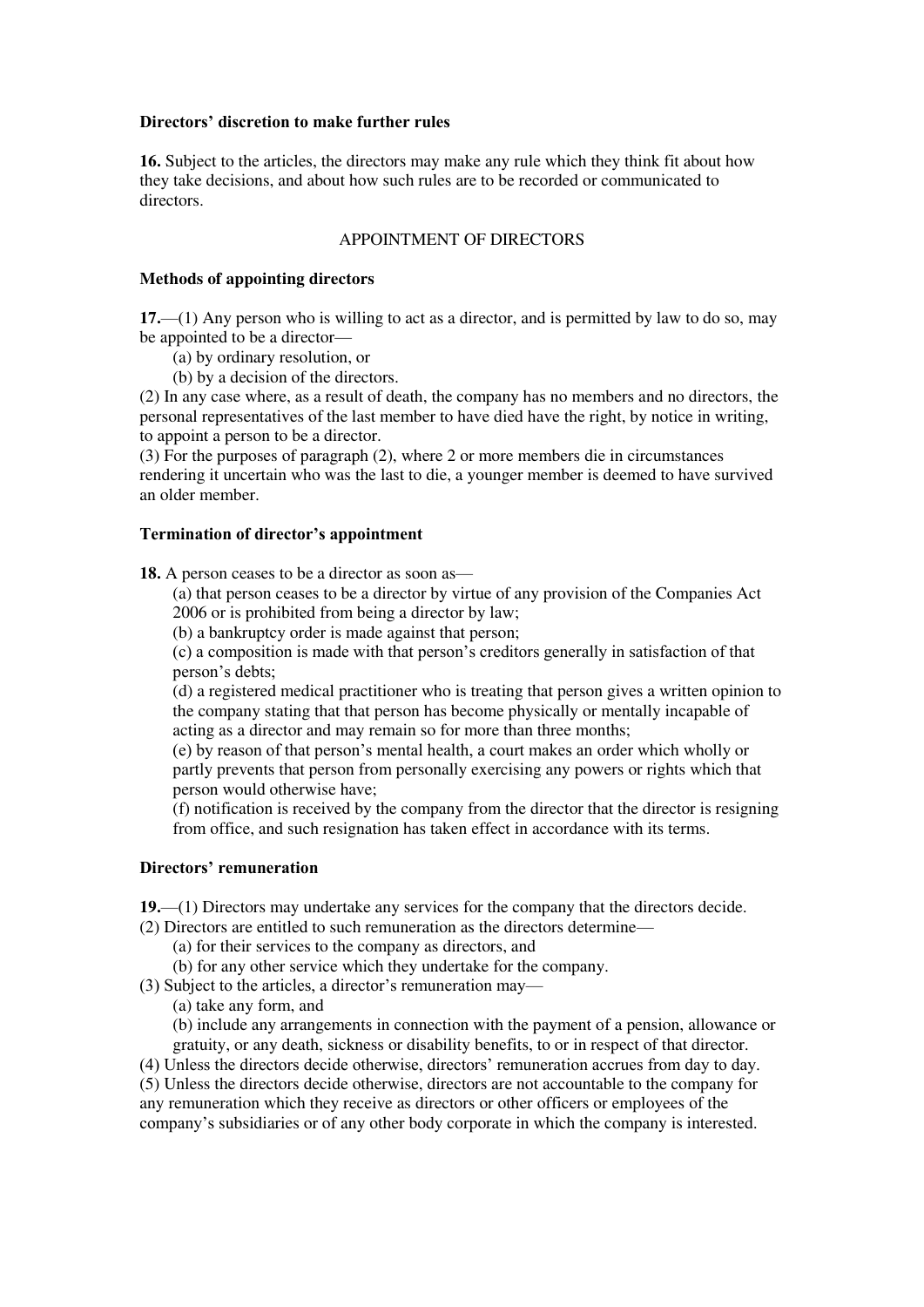### **Directors' expenses**

**20.** The company may pay any reasonable expenses which the directors properly incur in connection with their attendance at—

(a) meetings of directors or committees of directors,

(b) general meetings, or

(c) separate meetings of the holders of debentures of the company, or otherwise in connection with the exercise of their powers and the discharge of their responsibilities in relation to the company.

# PART 3

# **MEMBERS**

# BECOMING AND CEASING TO BE A MEMBER

## **Applications for membership**

**21.** No person shall become a member of the company unless—

(a) that person has completed an application for membership in a form approved by the directors, and

(b) the directors have approved the application.

## **Termination of membership**

**22.**—(1) A member may withdraw from membership of the company by giving 7 days' notice to the company in writing.

(2) Membership is not transferable.

(3) A person's membership terminates when that person dies or ceases to exist.

# ORGANISATION OF GENERAL MEETINGS

### **Attendance and speaking at general meetings**

**23.**—(1) A person is able to exercise the right to speak at a general meeting when that person is in a position to communicate to all those attending the meeting, during the meeting, any information or opinions which that person has on the business of the meeting.

(2) A person is able to exercise the right to vote at a general meeting when—

(a) that person is able to vote, during the meeting, on resolutions put to the vote at the meeting, and

(b) that person's vote can be taken into account in determining whether or not such resolutions are passed at the same time as the votes of all the other persons attending the meeting.

(3) The directors may make whatever arrangements they consider appropriate to enable those attending a general meeting to exercise their rights to speak or vote at it.

(4) In determining attendance at a general meeting, it is immaterial whether any two or more members attending it are in the same place as each other.

(5) Two or more persons who are not in the same place as each other attend a general meeting if their circumstances are such that if they have (or were to have) rights to speak and vote at that meeting, they are (or would be) able to exercise them.

# **Quorum for general meetings**

**24.** No business other than the appointment of the chairman of the meeting is to be transacted at a general meeting if the persons attending it do not constitute a quorum.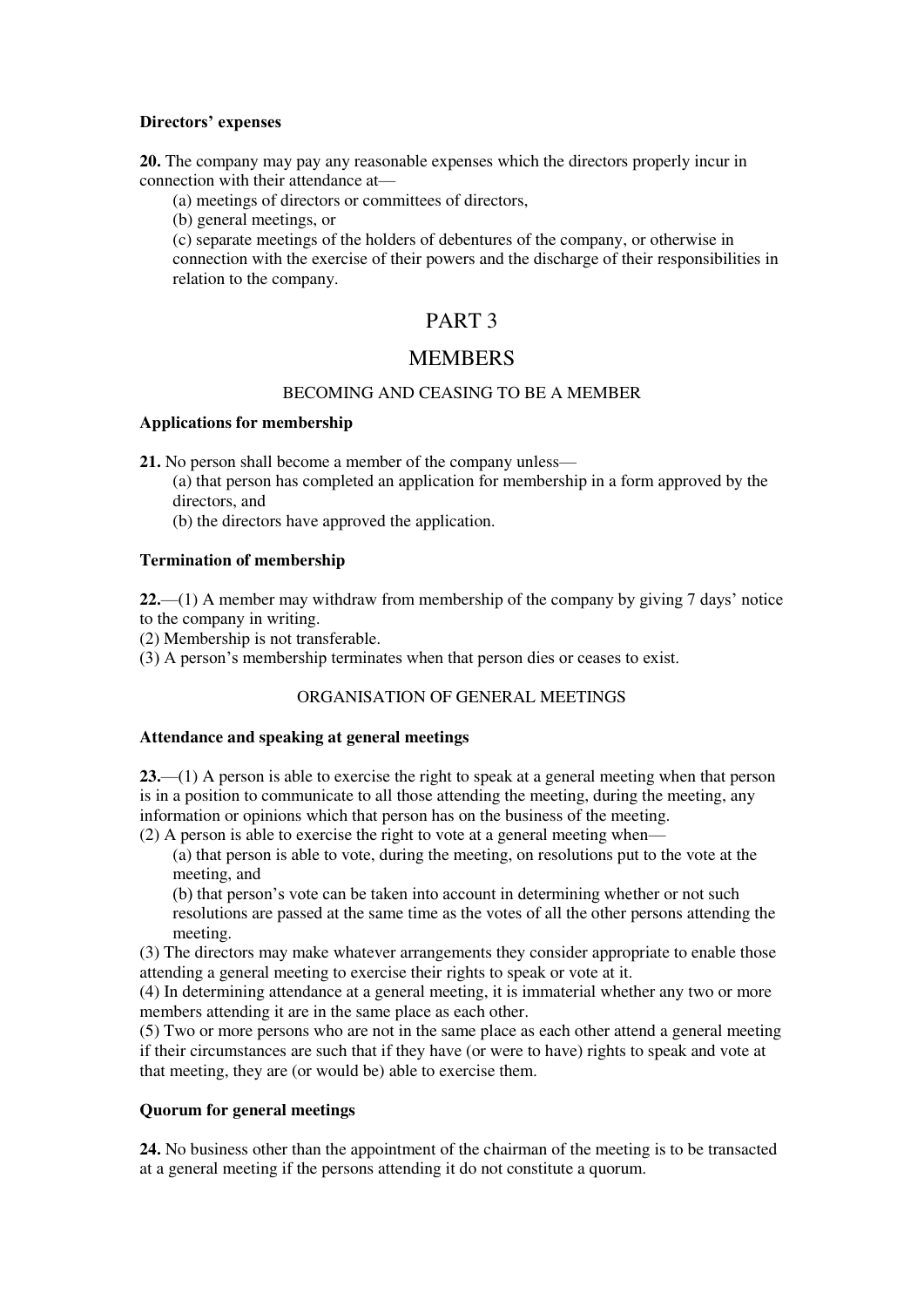#### **Chairing general meetings**

**25.**—(1) If the directors have appointed a chairman, the chairman shall chair general meetings if present and willing to do so.

(2) If the directors have not appointed a chairman, or if the chairman is unwilling to chair the meeting or is not present within ten minutes of the time at which a meeting was due to start—

(a) the directors present, or

(b) (if no directors are present), the meeting,

must appoint a director or member to chair the meeting, and the appointment of the chairman of the meeting must be the first business of the meeting.

(3) The person chairing a meeting in accordance with this article is referred to as "the chairman of the meeting".

#### **Attendance and speaking by directors and non-members**

**26.**—(1) Directors may attend and speak at general meetings, whether or not they are members.

(2) The chairman of the meeting may permit other persons who are not members of the company to attend and speak at a general meeting.

#### **Adjournment**

**27.**—(1) If the persons attending a general meeting within half an hour of the time at which the meeting was due to start do not constitute a quorum, or if during a meeting a quorum ceases to be present, the chairman of the meeting must adjourn it.

(2) The chairman of the meeting may adjourn a general meeting at which a quorum is present if—

(a) the meeting consents to an adjournment, or

(b) it appears to the chairman of the meeting that an adjournment is necessary to protect the safety of any person attending the meeting or ensure that the business of the meeting is conducted in an orderly manner.

(3) The chairman of the meeting must adjourn a general meeting if directed to do so by the meeting.

(4) When adjourning a general meeting, the chairman of the meeting must—

(a) either specify the time and place to which it is adjourned or state that it is to continue at a time and place to be fixed by the directors, and

(b) have regard to any directions as to the time and place of any adjournment which have been given by the meeting.

(5) If the continuation of an adjourned meeting is to take place more than 14 days after it was adjourned, the company must give at least 7 clear days' notice of it (that is, excluding the day of the adjourned meeting and the day on which the notice is given)—

(a) to the same persons to whom notice of the company's general meetings is required to be given, and

(b) containing the same information which such notice is required to contain.

(6) No business may be transacted at an adjourned general meeting which could not properly have been transacted at the meeting if the adjournment had not taken place.

# VOTING AT GENERAL MEETINGS

#### **Voting: general**

**28.** A resolution put to the vote of a general meeting must be decided on a show of hands unless a poll is duly demanded in accordance with the articles.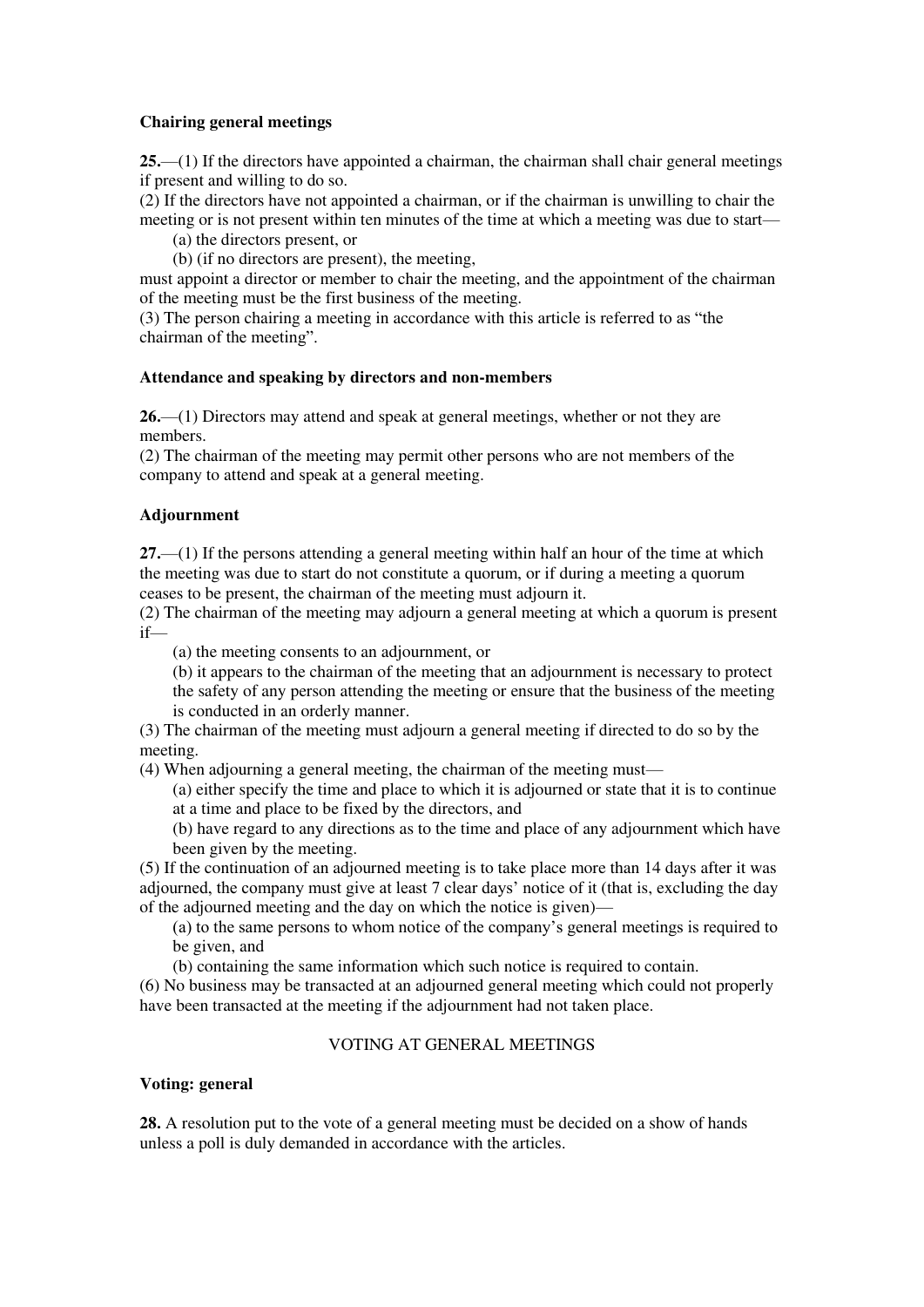### **Errors and disputes**

**29.**—(1) No objection may be raised to the qualification of any person voting at a general meeting except at the meeting or adjourned meeting at which the vote objected to is tendered, and every vote not disallowed at the meeting is valid.

(2) Any such objection must be referred to the chairman of the meeting whose decision is final.

### **Poll votes**

**30.**—(1) A poll on a resolution may be demanded—

(a) in advance of the general meeting where it is to be put to the vote, or

(b) at a general meeting, either before a show of hands on that resolution or immediately after the result of a show of hands on that resolution is declared.

- (2) A poll may be demanded by—
	- (a) the chairman of the meeting;

(b) the directors;

(c) two or more persons having the right to vote on the resolution; or

(d) a person or persons representing not less than one tenth of the total voting rights of all the members having the right to vote on the resolution.

(3) A demand for a poll may be withdrawn if—

(a) the poll has not yet been taken, and

(b) the chairman of the meeting consents to the withdrawal.

(4) Polls must be taken immediately and in such manner as the chairman of the meeting directs.

## **Content of proxy notices**

**31.**—(1) Proxies may only validly be appointed by a notice in writing (a "proxy notice") which—

(a) states the name and address of the member appointing the proxy;

(b) identifies the person appointed to be that member's proxy and the general meeting in relation to which that person is appointed;

(c) is signed by or on behalf of the member appointing the proxy, or is authenticated in such manner as the directors may determine; and

(d) is delivered to the company in accordance with the articles and any instructions contained in the notice of the general meeting to which they relate.

(2) The company may require proxy notices to be delivered in a particular form, and may specify different forms for different purposes.

(3) Proxy notices may specify how the proxy appointed under them is to vote (or that the proxy is to abstain from voting) on one or more resolutions.

(4) Unless a proxy notice indicates otherwise, it must be treated as—

(a) allowing the person appointed under it as a proxy discretion as to how to vote on any ancillary or procedural resolutions put to the meeting, and

(b) appointing that person as a proxy in relation to any adjournment of the general meeting to which it relates as well as the meeting itself.

## **Delivery of proxy notices**

**32.**—(1) A person who is entitled to attend, speak or vote (either on a show of hands or on a poll) at a general meeting remains so entitled in respect of that meeting or any adjournment of it, even though a valid proxy notice has been delivered to the company by or on behalf of that person.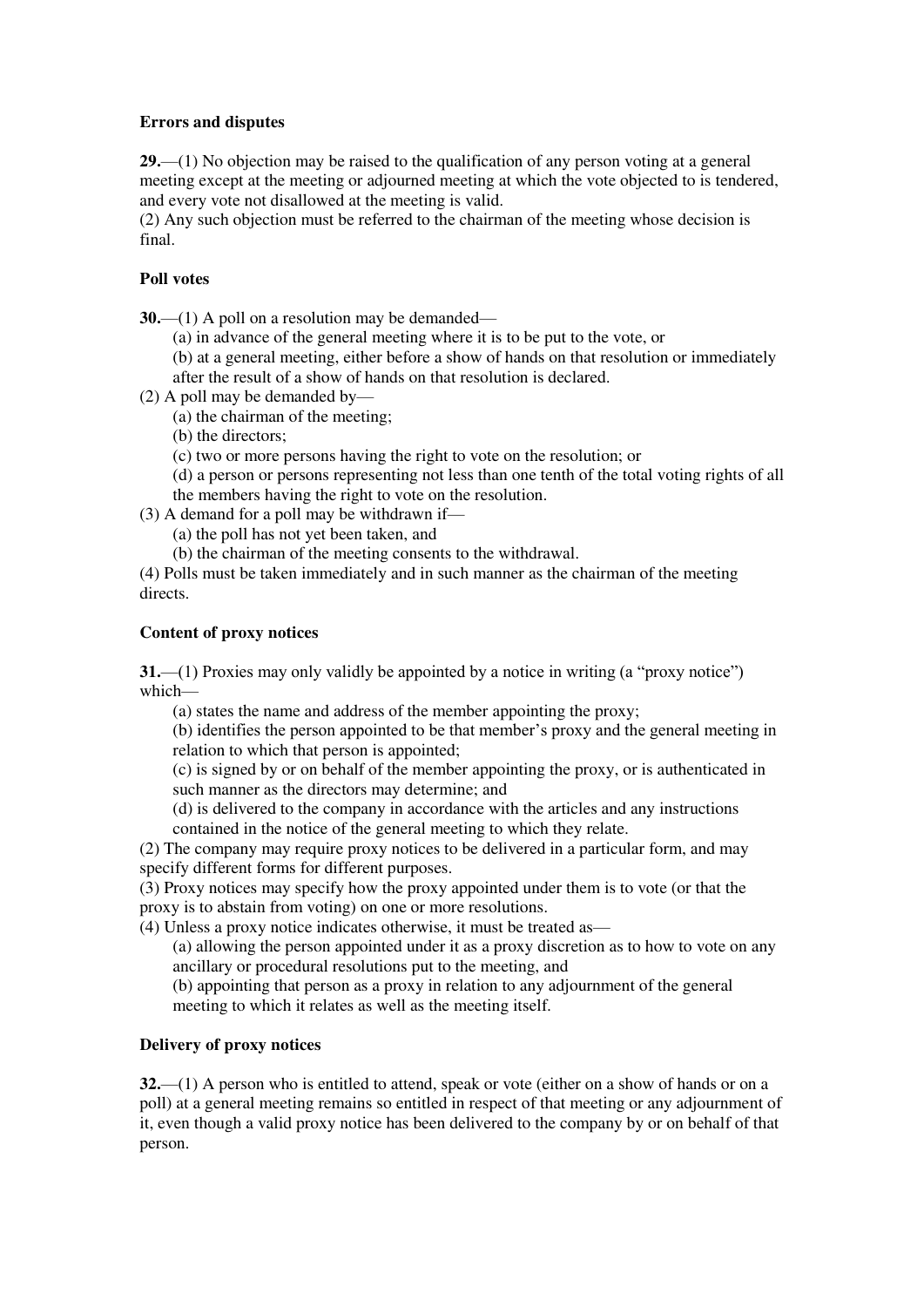(2) An appointment under a proxy notice may be revoked by delivering to the company a notice in writing given by or on behalf of the person by whom or on whose behalf the proxy notice was given.

(3) A notice revoking a proxy appointment only takes effect if it is delivered before the start of the meeting or adjourned meeting to which it relates.

(4) If a proxy notice is not executed by the person appointing the proxy, it must be accompanied by written evidence of the authority of the person who executed it to execute it on the appointor's behalf.

#### **Amendments to resolutions**

**33.**—(1) An ordinary resolution to be proposed at a general meeting may be amended by ordinary resolution if—

(a) notice of the proposed amendment is given to the company in writing by a person entitled to vote at the general meeting at which it is to be proposed not less than 48 hours before the meeting is to take place (or such later time as the chairman of the meeting may determine), and

(b) the proposed amendment does not, in the reasonable opinion of the chairman of the meeting, materially alter the scope of the resolution.

(2) A special resolution to be proposed at a general meeting may be amended by ordinary resolution, if—

(a) the chairman of the meeting proposes the amendment at the general meeting at which the resolution is to be proposed, and

(b) the amendment does not go beyond what is necessary to correct a grammatical or other non-substantive error in the resolution.

(3) If the chairman of the meeting, acting in good faith, wrongly decides that an amendment to a resolution is out of order, the chairman's error does not invalidate the vote on that resolution.

# PART 4

# ADMINISTRATIVE ARRANGEMENTS

#### **Means of communication to be used**

**34.**—(1) Subject to the articles, anything sent or supplied by or to the company under the articles may be sent or supplied in any way in which the Companies Act 2006 provides for documents or information which are authorised or required by any provision of that Act to be sent or supplied by or to the company.

(2) Subject to the articles, any notice or document to be sent or supplied to a director in connection with the taking of decisions by directors may also be sent or supplied by the means by which that director has asked to be sent or supplied with such notices or documents for the time being.

(3) A director may agree with the company that notices or documents sent to that director in a particular way are to be deemed to have been received within a specified time of their being sent, and for the specified time to be less than 48 hours.

#### **Company seals**

**35.**—(1) Any common seal may only be used by the authority of the directors.

(2) The directors may decide by what means and in what form any common seal is to be used. (3) Unless otherwise decided by the directors, if the company has a common seal and it is affixed to a document, the document must also be signed by at least one authorised person in the presence of a witness who attests the signature.

(4) For the purposes of this article, an authorised person is—